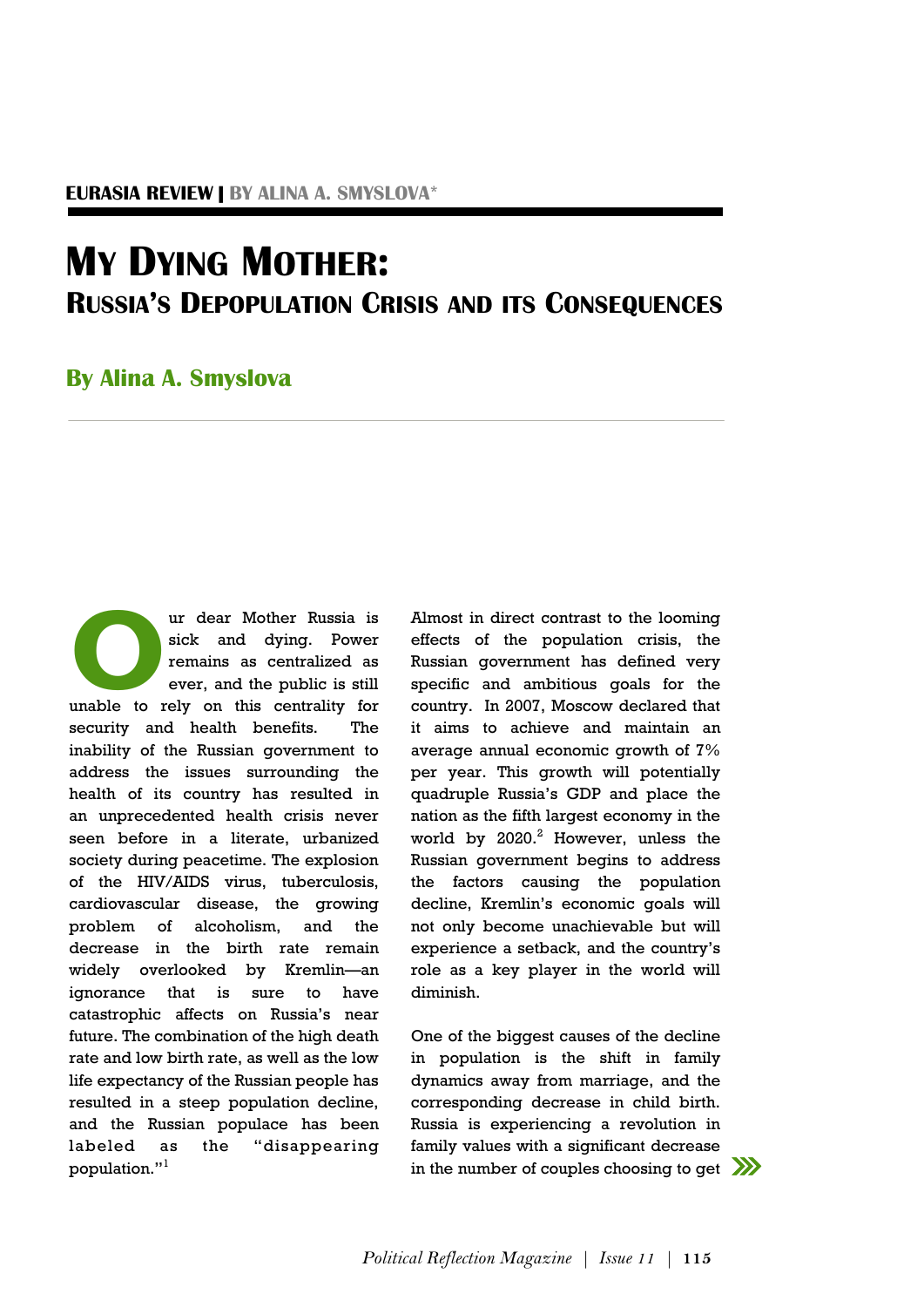married, and a significant increase in divorce. Since the 1990s, more women have opted for cohabitation before marriage, and often forgone marriage altogether. $3$ 

In addition to the decline in marriage rates, there is a significant decline in women choosing to have children. The lack of financial security is forcing many Russian women to choose abortion instead of motherhood. Andrei Akopyan, the head doctor at a Moscow reproduction and family planning clinic, predicts that the number of abortions will increase by approximately 11%, which he attributes to current economic woes. In fact, based on results from the Russian Public Opinion Research Center, VCIOM, only 5% of women polled in November 2008 are planning to become pregnant in the next two years. $4$  The numbers become even more desperate when considering the rising number of unhealthy babies being born. Only 30% of children born in Russia are healthy; 50% of newborns lack either iodine or calcium, the leading causes of brittle bones and mental retardation;<sup>5</sup> seven in every ten newborns suffer from some kind of disorder; and one in twelve babies is born underweight.<sup>6</sup>

Those women who do choose to give birth face many risks, from losing a job to dying in childbirth. According to the World Health Organization, a Russian woman is six times more likely to die in childbirth than a German woman.<sup>7</sup> Combined with the high chance of giving birth to an unhealthy child and the unstable finances of the majority of the population, it is no wonder the birth rate has decreased.

The crisis only worsens as the death rate (16.06 per one thousand) continues to outnumber the birth rate (11.03 per one thousand). One of the dominant and rising killers is the HIV/AIDS virus. According to 2007 estimates, approximately 940,000 Russian citizens, or 1.1% of the population, are living with HIV/AIDS and the number is increasing



 $exponentially.<sup>8</sup>$ Most unfortunate,  $80\%$  of the population that will die from the disease will be between 25 and 39 years of age—the prime age for family formation and labor production.<sup>9</sup> In addition, Russia is facing a quickly increasing rise in tuberculosis cases, which nearly quadrupled in the 15-to-17-year-old age group  $\mathcal{W}$ 

**116** | *Issue 11 | Political Reflection Magazine*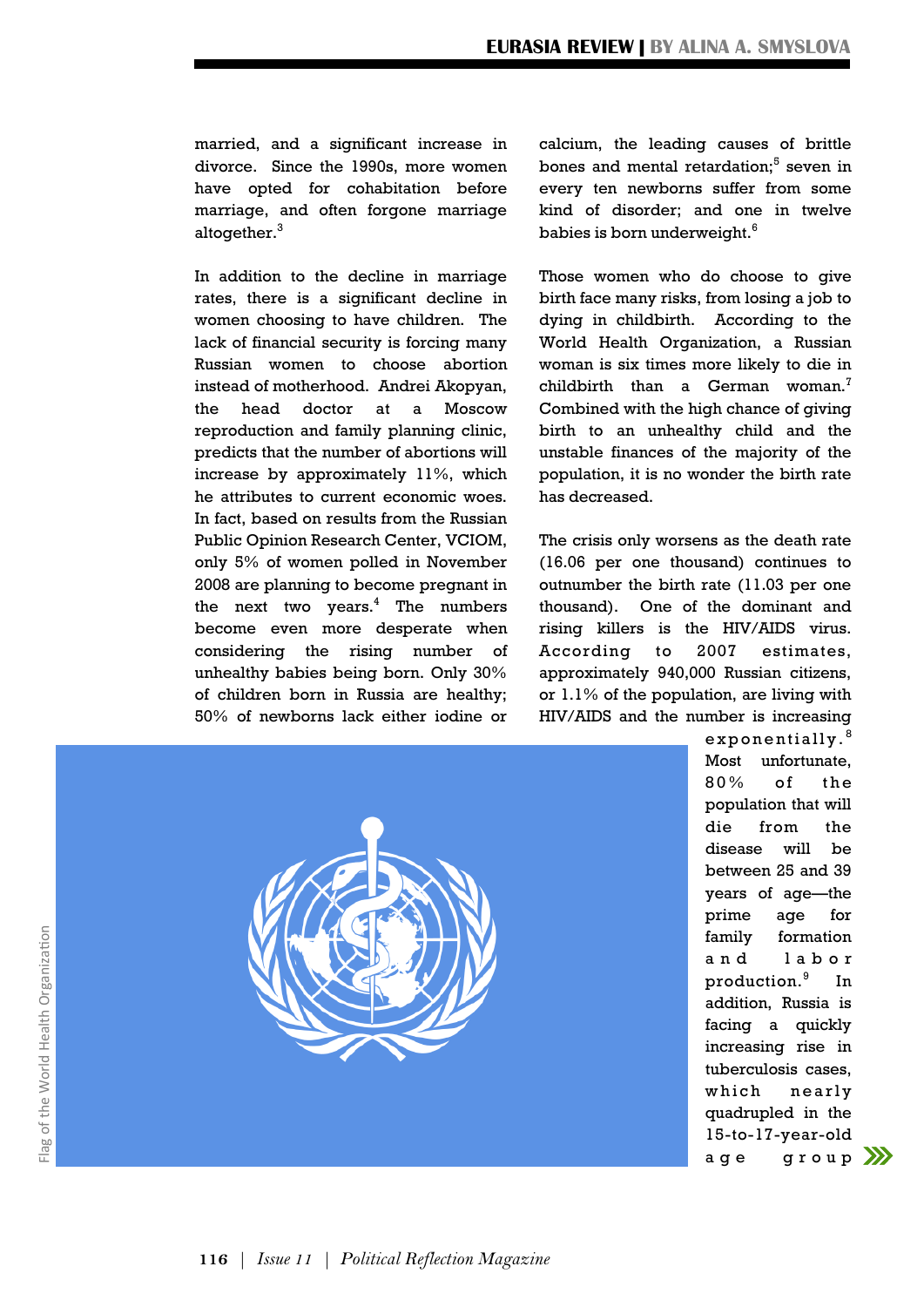between 1989 and 2002.<sup>10</sup> The death rate from cardiovascular disease is four times, and the death rate from accidents, injuries, homicides, suicides, and other "external causes," is five times higher than that of the European Union. $<sup>11</sup>$ </sup>

Majority of these health problems and deaths are linked to the biggest problem facing Russia today: alcoholism. Alcoholism or alcohol dependency is a significant factor in two-thirds of deaths for men under the age of 55, given the life expectancy for Russian men is about 61.5 years. Russian women fare slightly better with a life expectancy of 73.9 years.<sup>12</sup> The Russian government is almost blissfully unaware of the health crisis afflicting its citizens; does not have accurate data on the number of people suffering from the major diseases; and is doing very little to curb this horrifying death trend.

Regardless of whether it is a genuine lack of knowledge or an unwillingness to deal with the problem, the Russian government immediately needs to begin addressing necessary measurement for the prevention of the declining population. Otherwise, it will face significant consequences reversing its economic progress and jeopardizing its current influence over the rest of the world. A major consequence of a declining population is the declining labor force. Since 1992, the Russian population has decreased by more than twelve million, and this trend is expected to get worsen. $^{13}$  If the quality of healthcare in Russia is not improved and the Russian populace does not become more aware of the diseases, the increasing death rate will leave a titanic vacancy in the work force diminishing chances for recovery.

Such a significant health crisis affects the economy in three distinct ways. First, studies show that each person suffering from a chronic disease in a household reduces that household's spending on non-health goods by 5% and decreases income by  $4.8\%$ .<sup>14</sup> In Russia, where a large portion of the population is suffering from one chronic disease or another, these percentages signify a momentous loss to not only per capita output but also a decrease in consumer spending—both factors are detrimental to the health of an economy. Second, such a high death rate makes it unprofitable to invest in higher education and/or additional training for the workforce, both of which are essential to the continued growth of a healthy

**The Russian government is almost blissfully unaware of the health crisis afflicting its citizens; does not have accurate data on the number of people suffering from the major diseases; and is doing very little to curb this horrifying death trend.**

economy.<sup>15</sup> Third, significant population decline could potentially affect international investors decision to invest. Deutsche Bank economist, Markus Jaeger, explained this best when he said, "Where will the investor chose to invest? In India or China, where the income per capita grows together with the population or in Russia, where the income per capita is growing, but the consumer market is shrinking."<sup>16</sup> Taking these three factors into account, it is not a surprise that Russia's economy is estimated to lose \$400 billion dollars in the next 20 years. $^{17}$ 

The economy will not be the only issue Kremlin will have to confront if it decides  $\sum$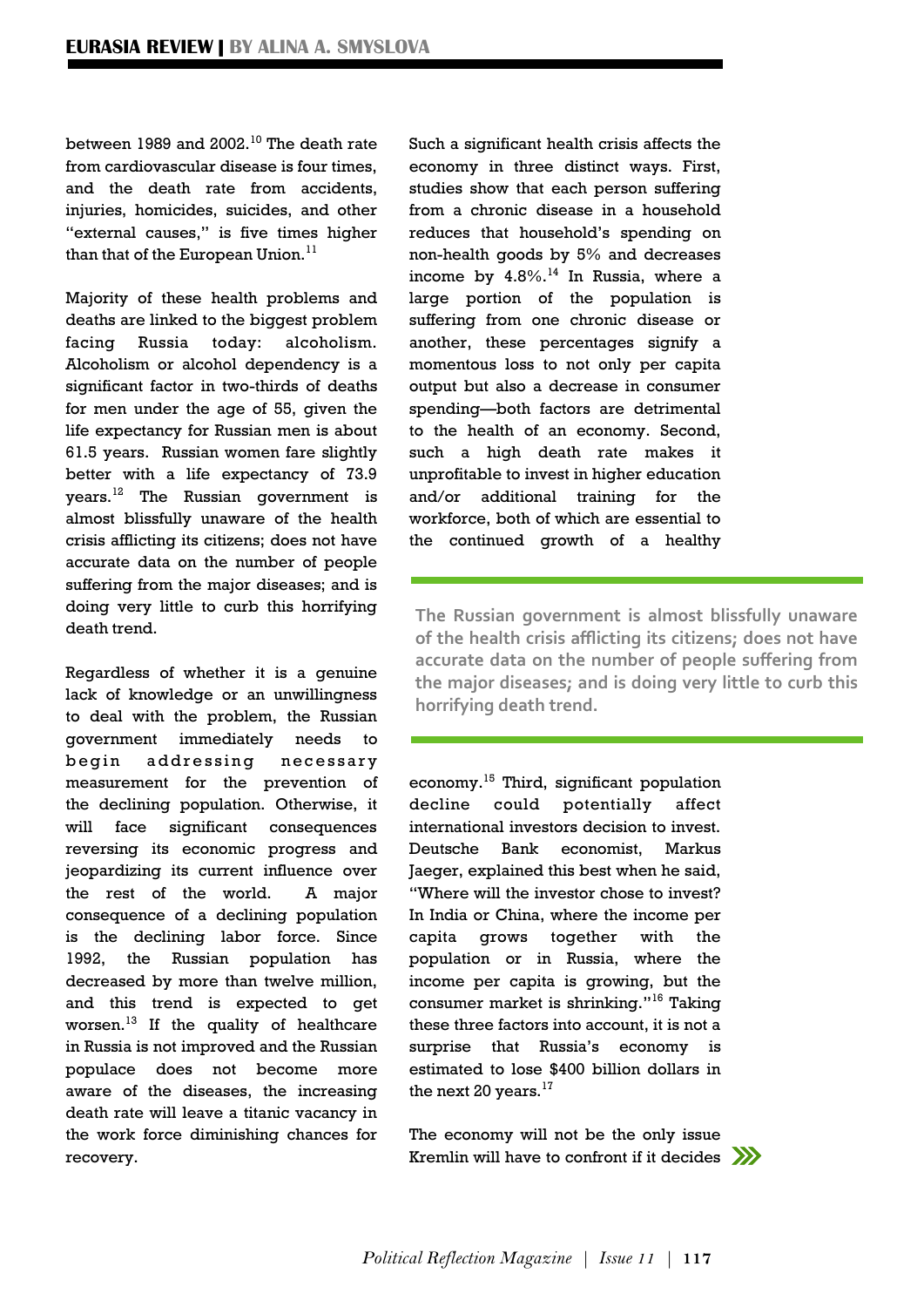to ignore the declining population. A second, equally important, consequence will be the depletion of ablebodied personnel to fill the ranks of Russia's immense military resulting in a weakening of the defense system and political stability. The historically great Russian military will see a significant decrease in healthy, educated, and competent conscripts to fulfill the ambitious goals of Putin and his cabinet. In 2004, only 43% of those joining the navy finished high school and only 13% received higher education degrees.<sup>18</sup> While the rest of the world is relying on more technologically advanced and intelligence focused security measures, Russian army will grow weaker as less and less of those enrolled are skillful enough to learn to operate the advanced computers, weapons, and other technologies

necessary to protect the country in an ever advancing world.

To begin reversing the economic and security crisis looming at Kremlin's door, the Russian government needs to focus its attention on the depopulation crisis ravaging the country. One of the major concerns needs to be the reformation of the health care system to provide Russian citizens with widespread, easily available, and welcoming public health services. Supplemented with a massive public awareness campaign providing information on HIV/AIDS, cardiovascular disease, tuberculosis, and alcoholism, these reforms could begin to reverse the trends of the diseased ridden nation and to grant hope to the people of a once proud country. In addition, the government should continue to provide incentives for couples to form family